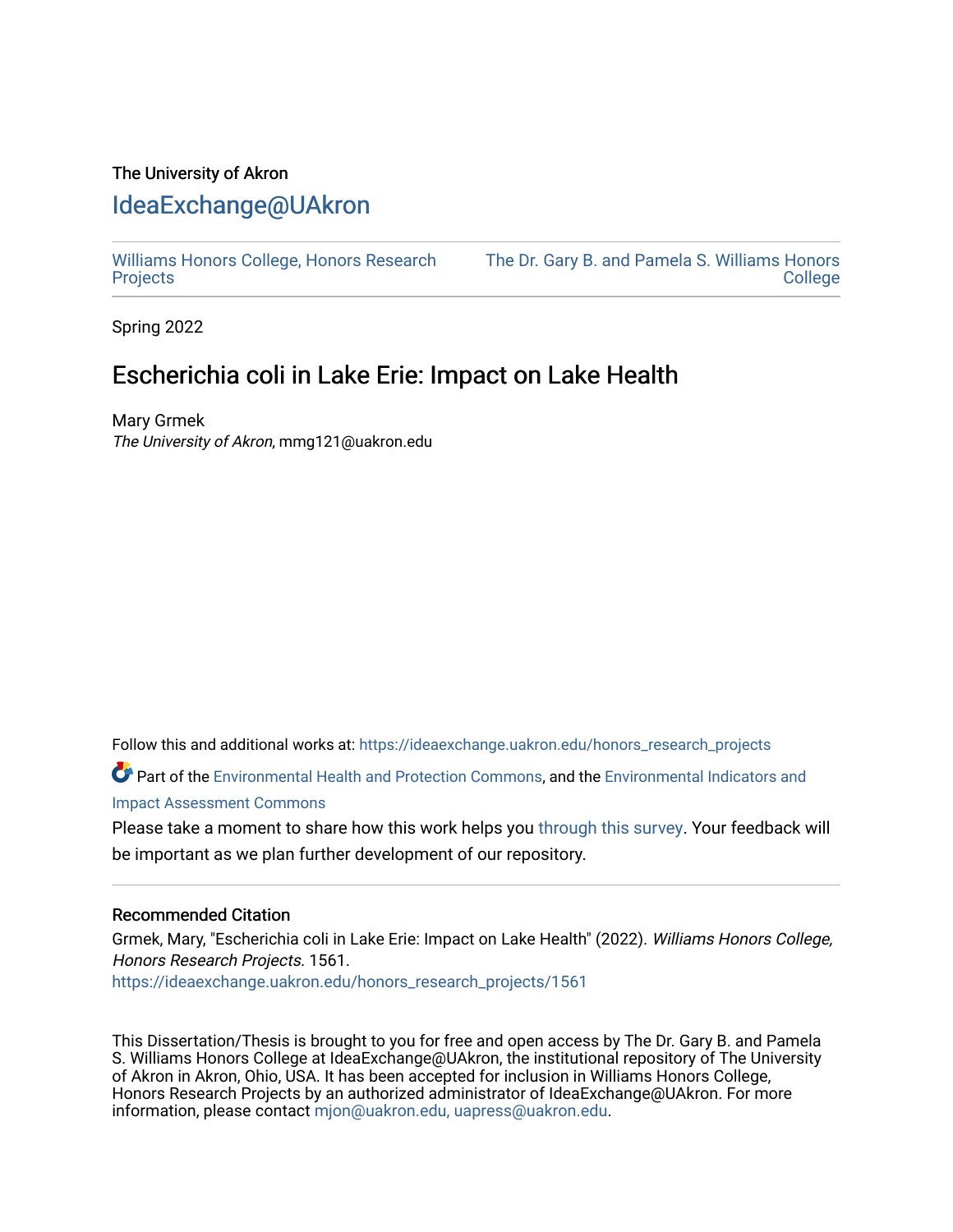### *Escherichia coli* **in Lake Erie: Impact on Lake Health**

3100:497:002

Author: Mary Grmek

Sponsor: Dr. Randy Mitchell

Advisor: Dr. Brian Bagatto

Readers: Dr. Hazel Barton and Elizabeth Militante-Advey, REHS

Date: April 22, 2022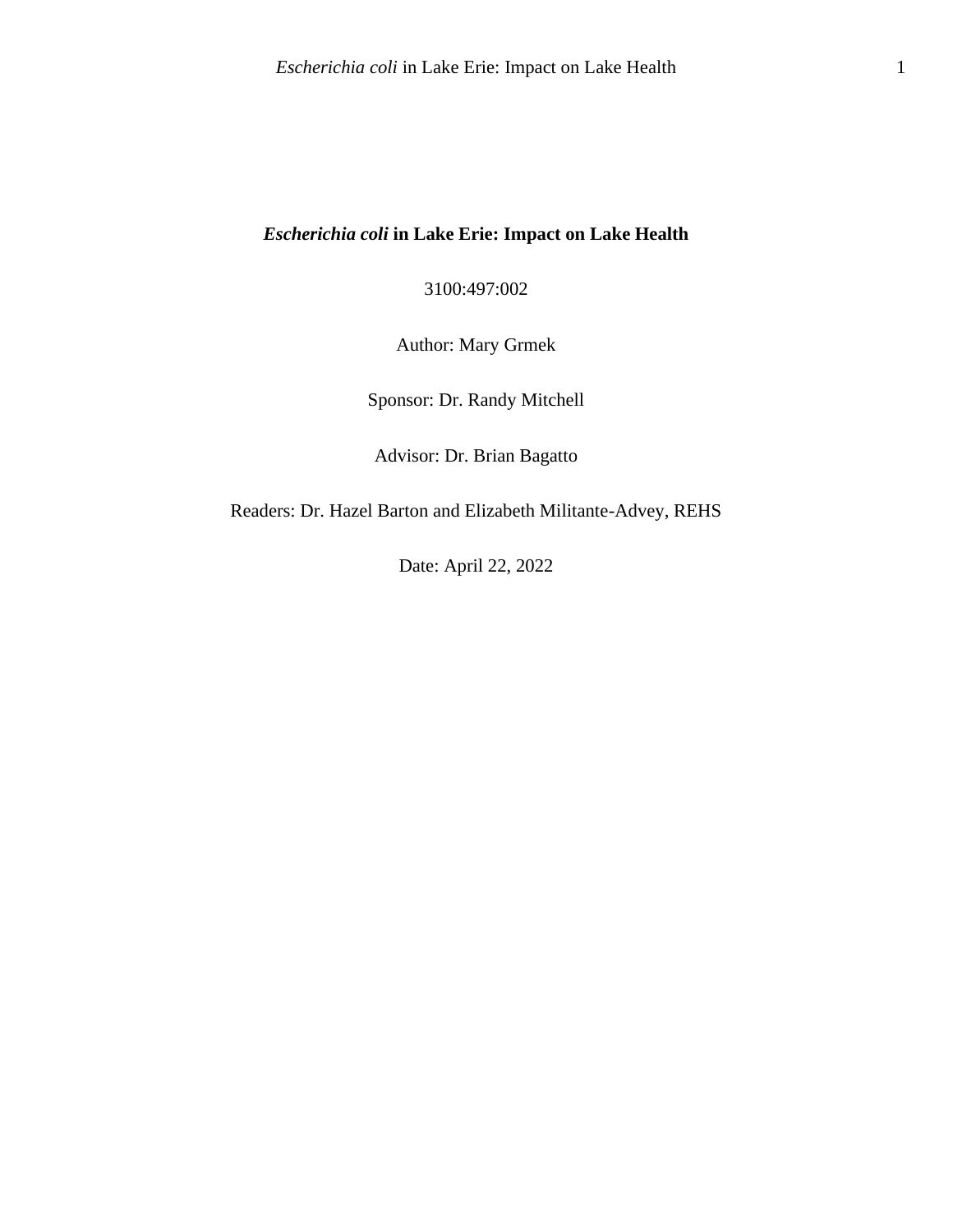#### **Abstract**

Lake Erie is a vital resource for its surrounding area, and one of its most important purposes is as a recreational body of water. In determining whether Lake Erie's water quality meets U.S. EPA standards, daily surveys and water samples were taken on behalf of the Lake County General Health District, as well as *E. coli* samples every other day. This paper quantified the *E. coli* count for both Mentor Headlands Beach and Fairport Harbor Beach in Lake County over the swimming seasons for 2020 and 2021, as well as evaluated which variables collected in daily surveys impact *E. coli* count. Both wave height and 24-hour precipitation (collected through USGS gage 04212100 Grand River near Painesville, OH) were shown to be associated with *E. coli* count. The overall health of Lake Erie, according to U.S. EPA standards, is decent, but the Harmful Algal Bloom severity index suggests otherwise.

**Keywords:** *Escherichia coli*, Lake Erie, Environmental Health, Water Quality, Fecal Coliform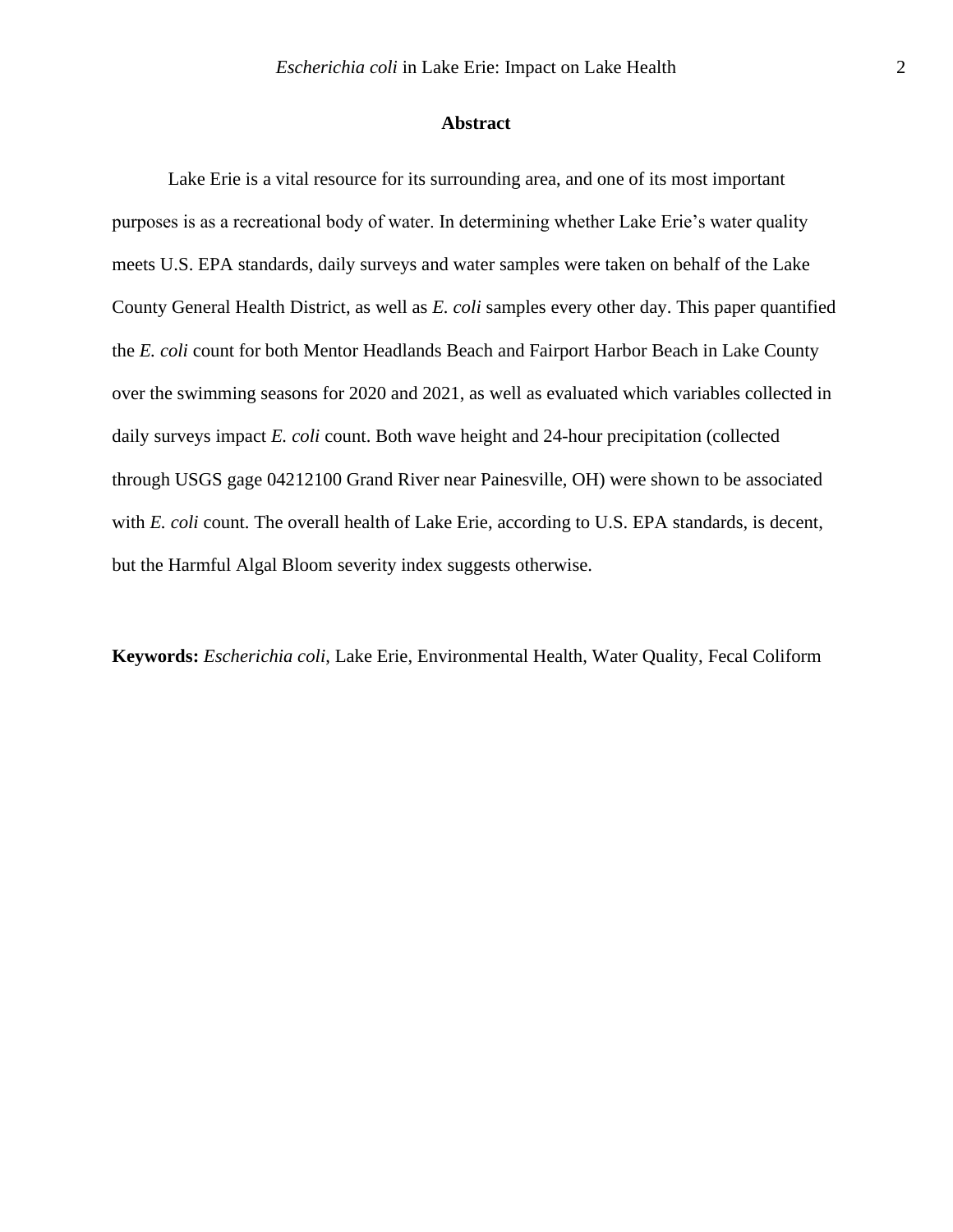#### **Introduction**

Despite the widely held belief that Lake Erie has grown cleaner and cleaner over the years, in actuality its *E. coli* levels have increased significantly as of 2014 (Weiskerger and Whitman 1239). This has a destructive impact on public health. Lake Erie is utilized in many ways, with recreational use being one of the most popular. With higher *E. coli* levels impacting swimming safety, beachgoers are less likely to go swimming, which can result in the loss of millions of dollars, specifically in tourism (Wolf et al. 468). This is therefore a problem that affects not only the overall environment and ecosystem of the lake, but also an industry reliant on it.

*Escherichia coli* is a rod-shaped, Gram-negative bacteria that *has* long been utilized as an indicator of water quality. It is widely studied and is typically referred to as a fecal indicator bacterium (FIB) (Jang et al. 570). To be considered a fecal indicator bacterium, a bacterium must fulfill certain requirements; these include presence in intestinal tracts, similar survival to pathogens, inability to multiply, and non-pathogenic, among others (Ishii and Sadowsky 101). The presence of FIB in water is a good indicator that the body of water has not only been polluted by fecal material but could also potentially house other pathogens (An et al. 771). *E. coli* can originate from a variety of sources, including wastewater discharges, runoff (both storm and agricultural), and human and animal waste (An et al. 771). *E. coli* is measured in both MPN (most probable number) and cfu/100 mL (colony forming units per 100 mL), which both refer to the estimated concentration within a solution. For the remainder of this paper, *E. coli* will be referred to in MPN. MPN and cfu/100 mL are freely interchangeable and refer to the same amount of *E. coli*.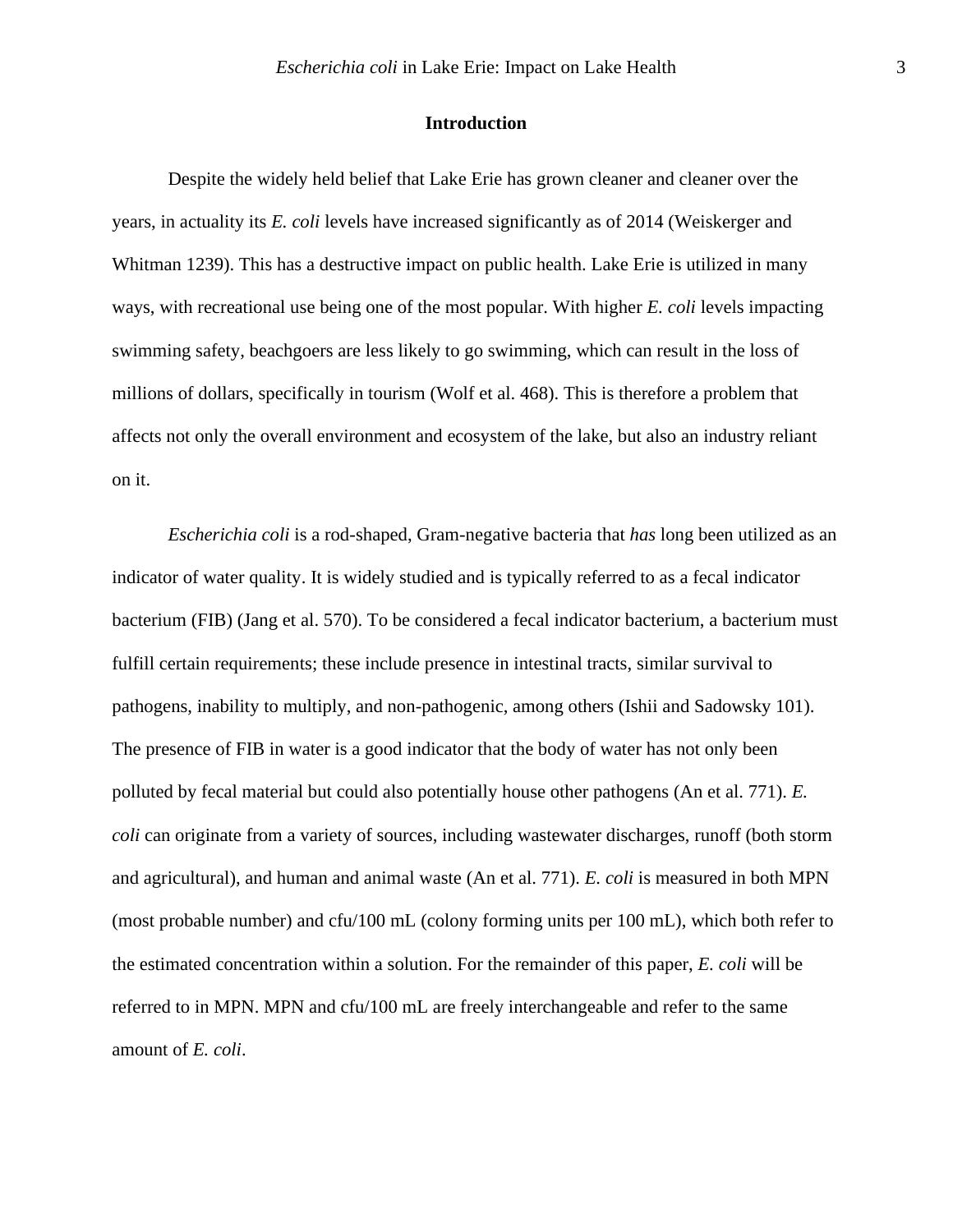One of the most prominent threats to the overall health of both Lake Erie and the people who utilize it is Harmful Algal Blooms (HABs). Though occurring elsewhere in the world, HABs are especially prolific in Lake Erie, specifically the Western basin near Toledo. HABs are defined by the National Oceanic and Atmospheric Administration (NOAA) as "when colonies of algae grow out of control and produce toxic or harmful effects on people and [marine life]" (NOAA, 2016). They can have a variety of effects, with some of the more debilitating including hypoxia and dead zones, which can in turn cause eutrophication. Other HABs are incredibly toxic to the surrounding environment and can induce life-threatening illnesses to a variety of organisms. The main contributing factor to HABs is thought to be an increase in the amount of rate-limiting nutrients, specifically Nitrogen and Phosphorus (Anderson et al. 705). These nutrients are typically found in stream runoff and can cause a sharp increase in these HABs. Though no link has been found between *E. coli* and HABs specifically, HABs play a vital role in determining water quality. In 2021, the severity index of HABs spotted in Lake Erie was a 6.0 out of 10, which is classified as moderately severe (NOAA Western…2021). This is in sharp contrast to the severity index of 2020, which came in at only a 3.0 (NOAA Western…2020).

Determining water quality and the overall health of a water body can be difficult, as so many factors have an effect on water bodies as big as Lake Erie. To evaluate the water quality of Lake Erie, we turn to the U.S. EPA. Lake Erie is classified as a recreational body of freshwater, and thus *E. coli* is the ideal FIB, as declared by the U.S. EPA in 1986. Additionally, they recommended that water contact is not advised for freshwater beaches when *E. coli* levels surpass 235 cfu/100 mL (colony forming units per 100 mL of water) or "the geometric mean of *E. coli* counts of at least 5 samples, equally spread over a 30-day period, exceeds 126 colonies per 100 mL water" (U.S. EPA, 1986). The first guideline was the one most utilized in data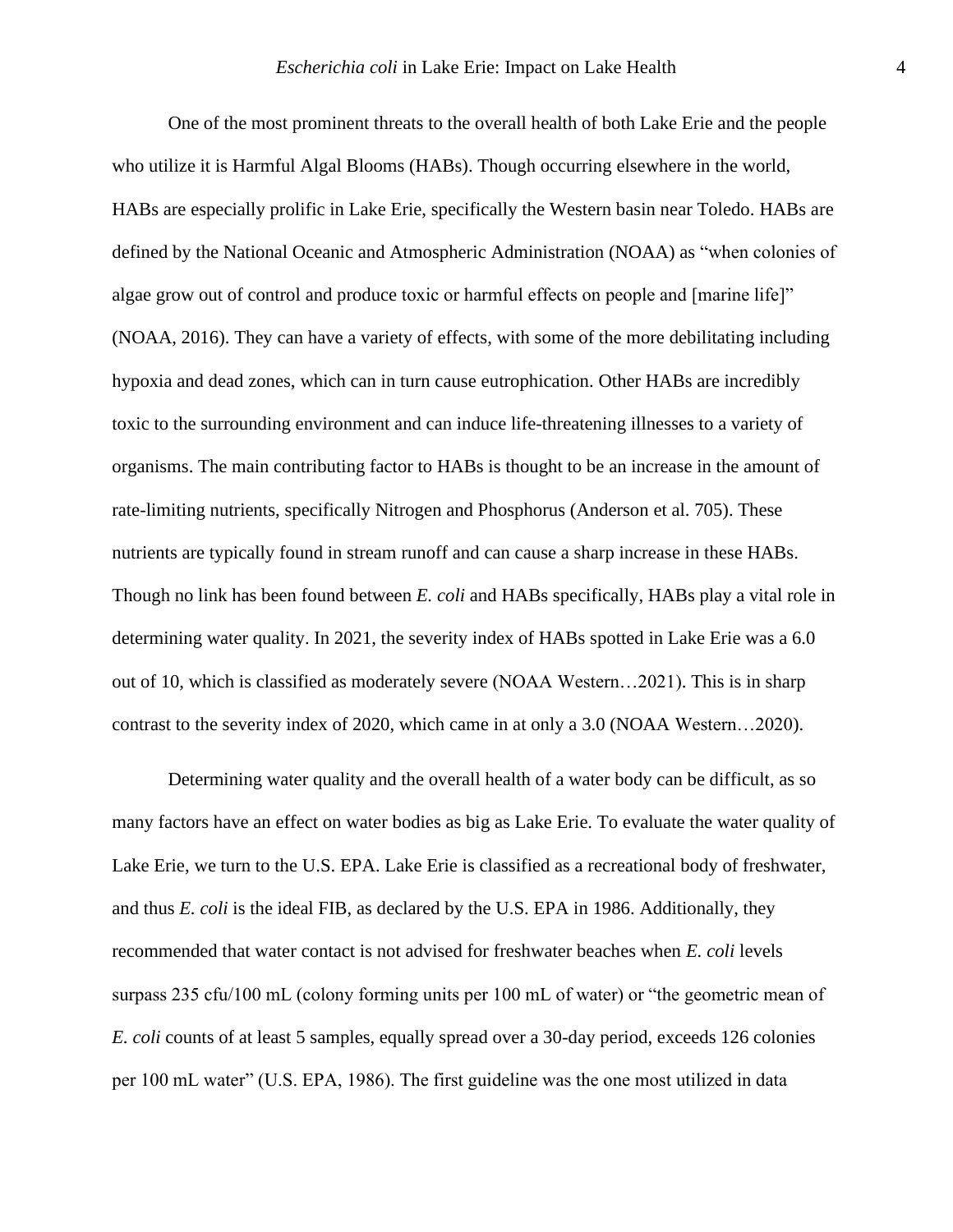collection for the Lake County General Health District. Though Xu et al. (2001) proposes a multi-pronged assessment technique with three distinct kinds of indicators (structural, functional, and system-level) that may be more useful, it is not utilized within this study.

The Lake County General Health District sought to better understand the factors affecting *E. coli* count and HABs with regard to lake health at Mentor Headlands Beach and Fairport Harbor Beach. This report concerns the possible influence of several causes, including USGS wind speed, USGS wind direction, wave height, and USGS 24-hour rainfall. This data collection occurred through the Lake County General Health District as the position of Water Quality Intern. The purpose of this data collection was to predict the *E. coli* count at each beach every day and determine if the water quality was safe enough to swim, depending on the U.S. EPA criteria. As a result, data collection only occurred during the swimming season, which typically falls from late May to early September, ending on Labor Day. Though no data was collected for HABs in this study, I will still touch on their impact and how they could relate to the results of this study.

#### **Methods**

#### **Study Area**

The *E. coli* levels were quantified from water samples collected every other day from late May to early September in both 2020 and 2021. These samples were collected by me and measured 100 mL each. They were collected in waist deep water at two different sites, Mentor Headlands Beach and Fairport Harbor Beach.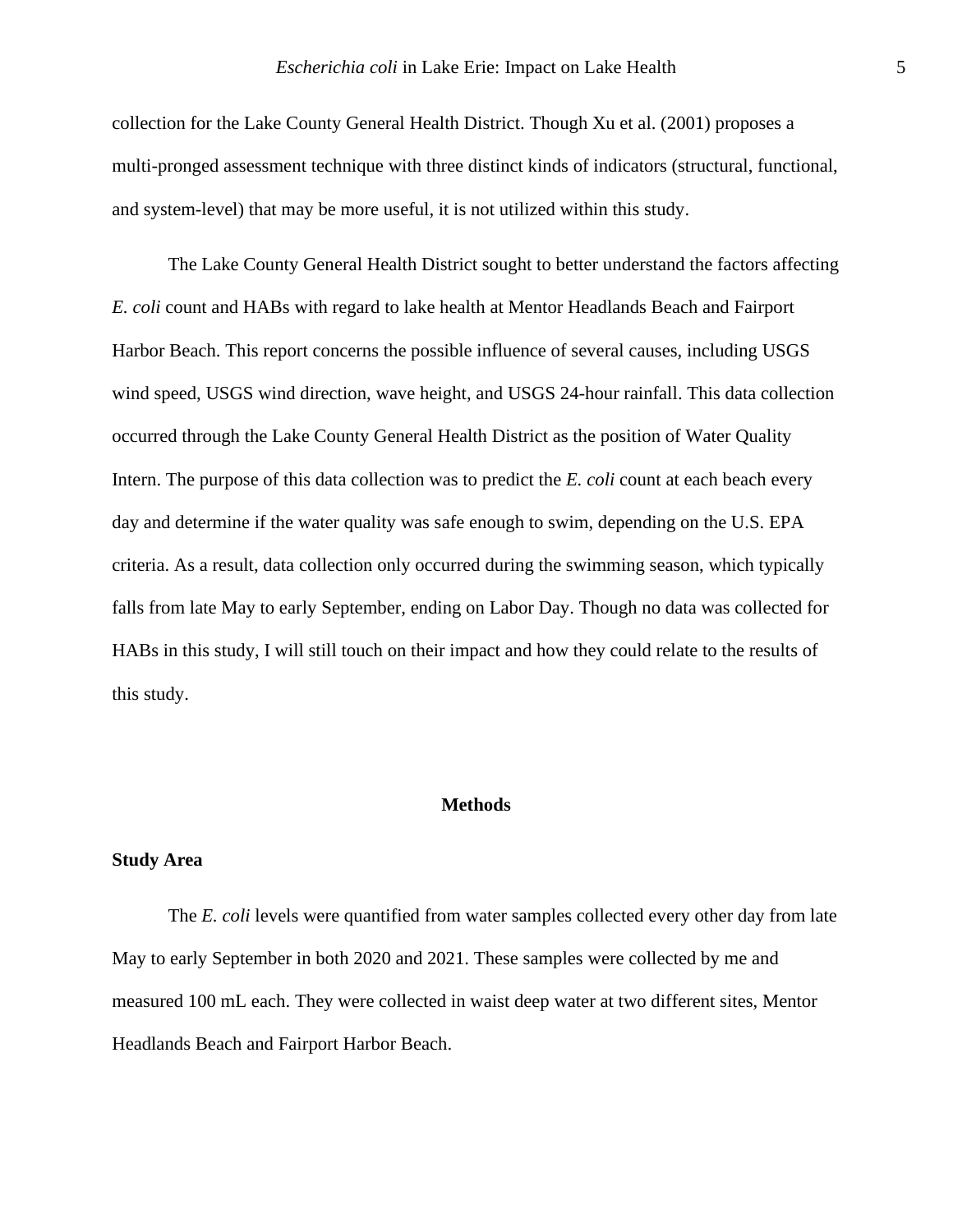

Figure 1. A photo taken from Google Earth Pro that highlights the two sampling beaches (Mentor Headlands and Fairport Harbor) and the location of the two relative to each other and the USGS gage used for data collection.

#### **Data Collection**

In addition to *E. coli* count, I recorded several other variables onsite every day at the sample time, including wave height (inches), water temperature (Celsius and Fahrenheit), air temperature (Celsius and Fahrenheit), swimmer count, bird count, and beach-goer count, as well as the presence of any dead fish. All of this data was collected by me, the Lake County water quality intern. I also pulled other relevant data from the Nowcast website, which reports daily recreational water quality across Ohio, Michigan, and Pennsylvania, and exported as a csv file (U.S. EPA, 2022). NowCast pulls data from the USGS gage 04212100 Grand River near Painesville, OH. This data included current lake level, lake discharge at 0800, rainfall in the past 24, 48, and 72 hours, wind speed, and wind direction. The daily change in lake level was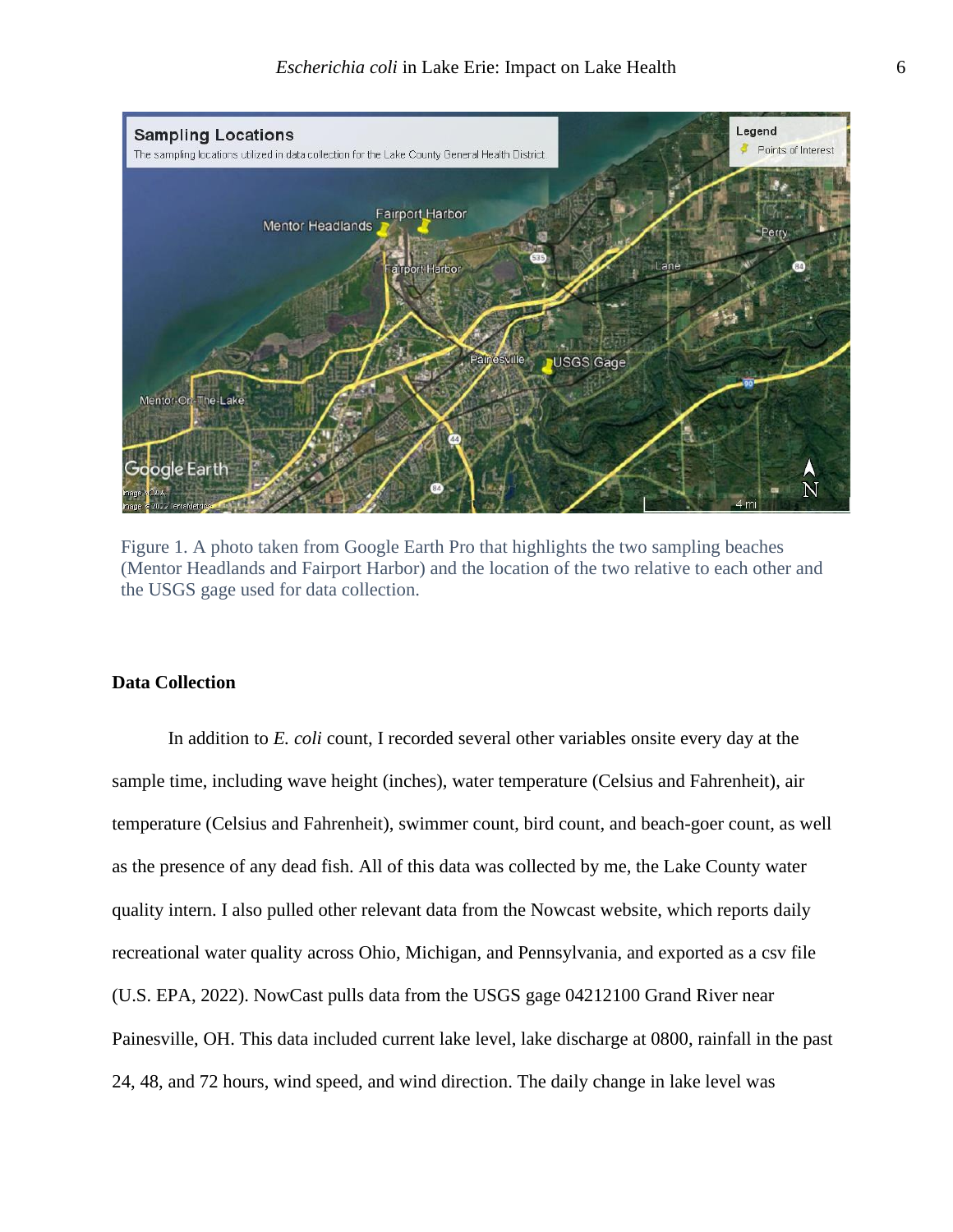calculated in Excel by subtracting the current day's level from the previous day's level. NowCast also pulled data from the NWS site for Burke Lakefront Airport in Cleveland, OH and included the rainfall for the past 24, 48, and 72 hours (as well as a weighted calculation for 48 and 72 hours), wind speed, and wind direction. This process for data collection was conducted for both summers that samples were taken.

#### *E. coli* **Assessment**

The exact amount of *E. coli* in each sample was measured in cfu/100 mL and assessed by using Colilert-24, a single-use capsule reagent which identifies *E. coli* without the need for media (IDEXX). Once the capsule of Colilert-24 was added to each sample bottle, the bottle was shaken until the Colilert was fully dissolved. The bottles were left out for several minutes to let any bubbles dissipate. The samples were then loaded into IDEXX Quanti-Tray 2000s, which contain 97 separate wells (49 large, 48 small) and can quantify up to 2,419 cfu/100 mL in a given 100 mL sample (Weber-Scientific 2022). Once loaded, the trays were sealed and left to incubate at 95 degrees Fahrenheit. After incubating for 24 hours, the *E. coli* levels were determined utilizing a blacklight – if *E. coli* were present in a given well, it appeared to glow under the blacklight. Once all the black lit wells were counted, *E. coli* counts were measured using a table provided by IDEXX. This table detailed the predicted amount of *E. coli* based on the number of large and small wells that lit up under blacklight – the more wells that lit up, the more *E. coli* there were determined to be in the sample.

#### **Analysis**

Data analysis was conducted using the GraphPad InStat software. Each day's data (*E. coli* sample count, weather, lake conditions) was treated as a separate data point. Multiple linear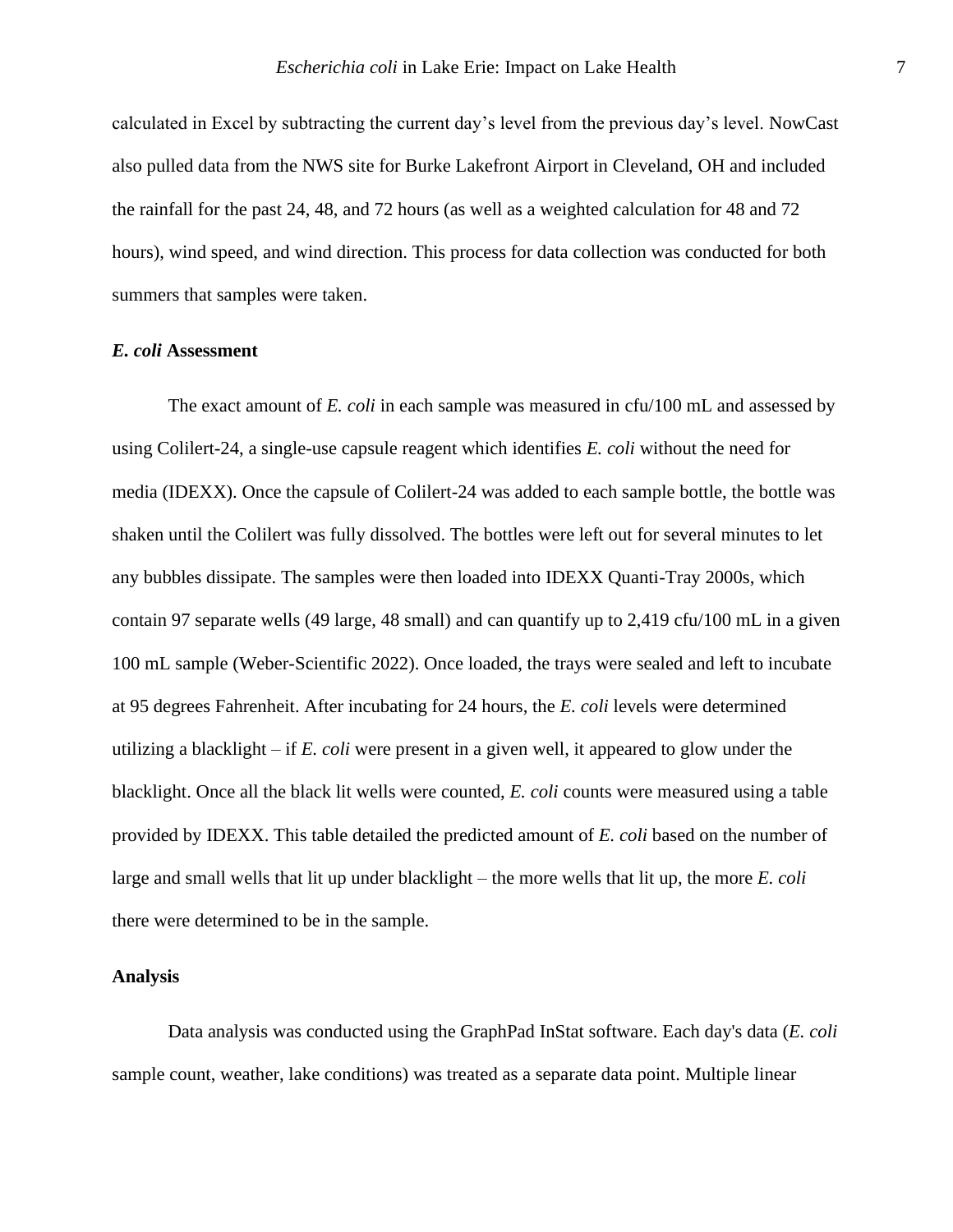regressions between *E. coli* (MPN) and wave height (inches), USGS wind speed (MPH), USGS wind direction (degrees), and USGS 24-hour rainfall (inches) at each beach for each year. The intention was to discover the impact, if any, that the latter four variables had on *E. coli* count.

#### **Results**

*E. coli* counts varied widely amongst both beaches from sample day to sample day. To quantify the amount of *E.coli*, the mean MPN of *E. coli* was calculated for each month's data was collected at each site, and can be viewed in Tables 1 and 2. The mean *E. coli* in MPN for Fairport Harbor was 146.04 in 2021, and 45.77 in 2020. The mean *E. coli* in MPN for Mentor Headlands was 88.84 in 2021, and 83.26 in 2020. It should be noted that for the months of May and September in both years that data collection occurred significantly less than in the months of June, July, and August.The *E. coli* count over the months is visualized in Figures 3-6.

*E. coli* counts were sometimes related to measured factors, and sometimes not, and the important factors differed among years and sites. Daily wave height was associated with *E. coli* count at Mentor Headlands in 2020 and 2021. Likewise, USGS 24-hour rainfall was associated with *E. coli* count at Fairport Harbor in 2021 and Mentor Headlands in 2021. No variables were associated with the *E. coli* count at Fairport Harbor in 2020. These multiple linear regressions were run for each beach for each year, with the intention of showing how *E. coli* count changed between the years. Of these variables, only two were found to have an association with *E. coli*  count according to the multiple linear regressions. For Mentor Headlands in 2020, this was the multiple linear regression equation used:

 $[A:E. coli (MPN)] = 16.095 + 73.126*[B:24h rain (in)] + 1.853*[C:Wind sp. (MPH)]$ + 0.04023\*[D:Wind dir. (deg)] + 4.914\*[E:Wave ht (in)]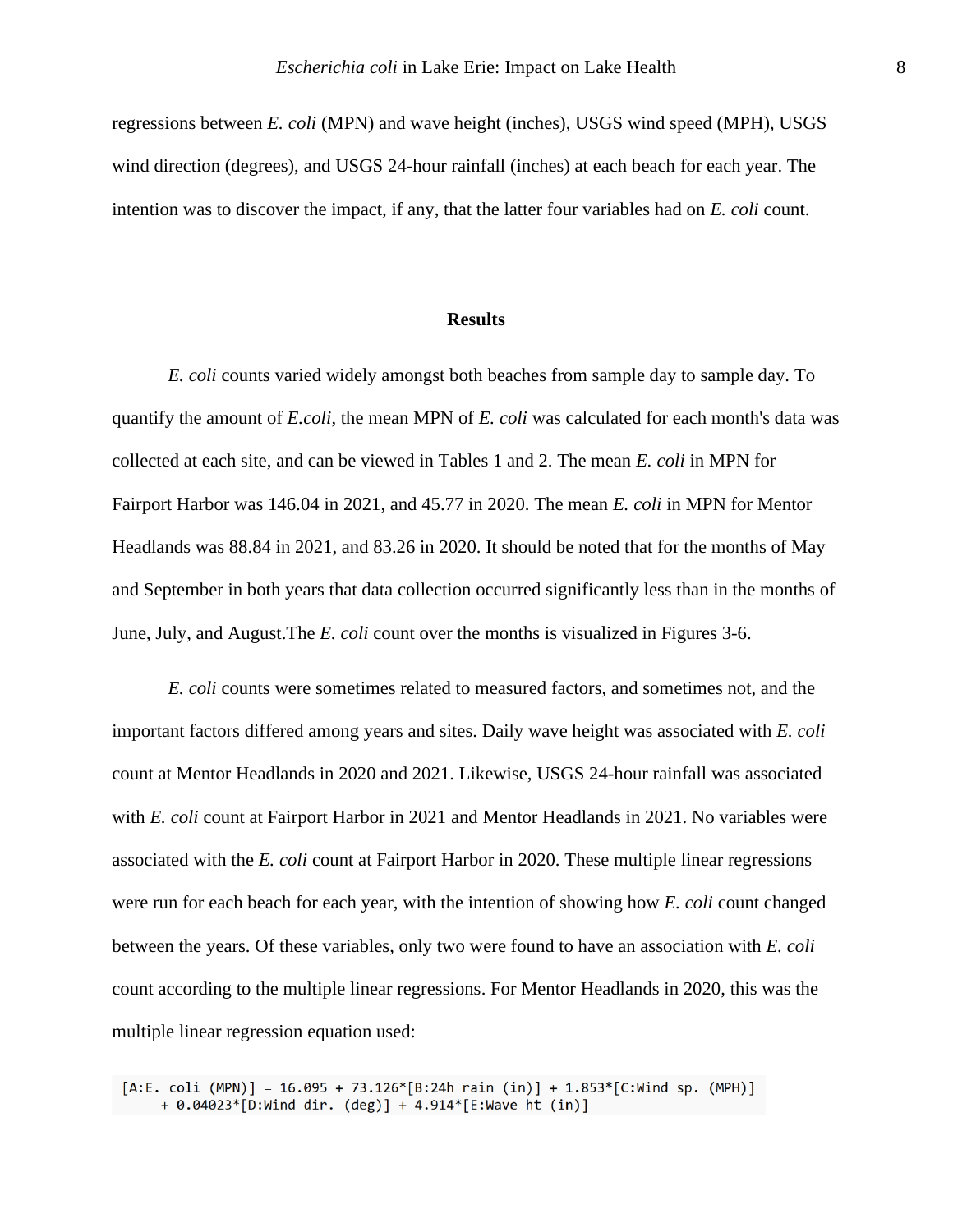Wave height was found to impact *E. coli* count with a p value of 0.0495. For Mentor Headlands in 2021, this was the multiple linear regression equation used:

 $[A.E. coli (MPN)] = -22.111 + 28.518*[B:24h rain (in)] + 1.821*[C: Wind sp (mph)]$ + 0.2587\*[D:Wind dir (deg)] + 3.572\*[E:Wave ht (in)]

Both wave height and USGS 24-hour rainfall were originally associated with *E. coli* count, with respective p values of 0.0082 and <0.0001. There was a significant outlier present in the regression performed for Mentor Headlands in 2021 – this was shown to have an influence on the regression results. When removed, the regression was not statistically significant for USGS 24-hour rainfall (p-value of 0.6951), but remained significant for wave height. Fairport Harbor in 2020 did not have any variables that indicated statistical significance in association with *E. coli* count. For Fairport Harbor in 2021, this was the multiple linear regression equation used:

 $[A.E. coli (MPN)] = 48.674 + 978.12*[B:24h rain (in)] + 10.814*[C:Wind sp (mph)]$ - 0.2404\*[D:Wind dir (deg)] + 4.022\*[E:Wave ht (in)]

USGS 24-hour rainfall was found to impact *E. coli* count with a p value of <0.0001. Regardless, the only two variables that were statistically significant predictors of E. coli count were wave height and USGS 24-hour rainfall. USGS wind speed and direction therefore had no bearing on *E. coli* count in either year. For each statistically significant variable, a scatter plot was generated comparing the given variable against the *E. coli* count in MPN. This data is visualized in Figures 7-11.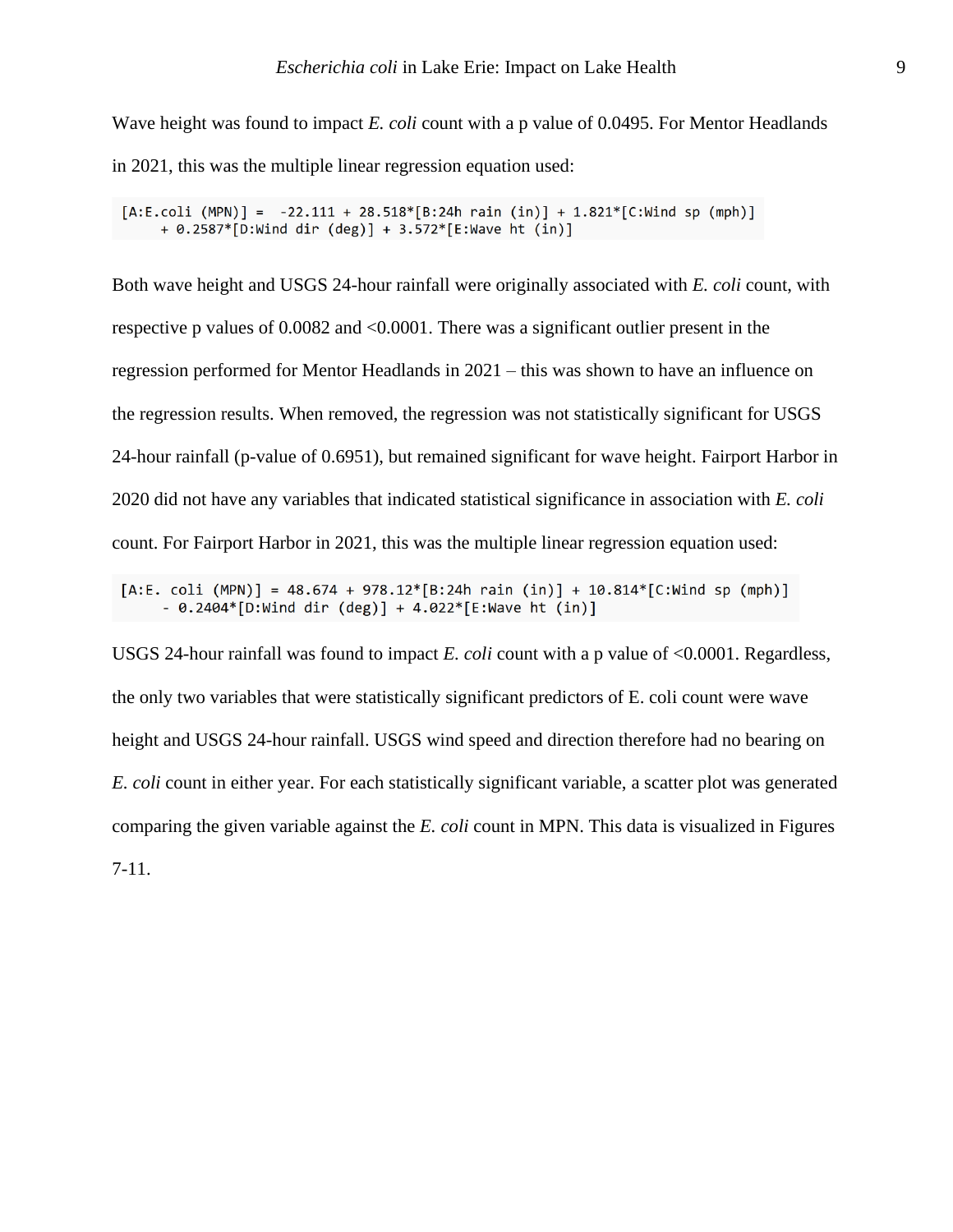| Table 1. Table            |
|---------------------------|
| displaying the mean       |
| amount of E. coli in      |
| MPN, the standard         |
| deviation of E. coli, and |
| the number of E. coli     |
| samples taken per month   |
| in both 2020 and 2021     |
| for Mentor Headlands      |
| Beach.                    |

| Mean E. coli in | SD E. coli | N E. coli       |  |  |  |  |
|-----------------|------------|-----------------|--|--|--|--|
| MPN per month   | per month  | per month       |  |  |  |  |
| 2021            |            |                 |  |  |  |  |
| 104.94          | 64.83      | 5               |  |  |  |  |
| 88.20           | 227.97     | 16              |  |  |  |  |
| 111.61          | 218.92     | 17              |  |  |  |  |
| 64.51           | 73.64      | 14              |  |  |  |  |
| 74.94           | 36.72      | $\vert 5 \vert$ |  |  |  |  |
| 2020            |            |                 |  |  |  |  |
| 36.40           | 48.37      | 6               |  |  |  |  |
| 70.18           | 100.85     | 16              |  |  |  |  |
| 63.54           | 68.20      | 16              |  |  |  |  |
| 96.73           | 110.83     | 16              |  |  |  |  |
| 149.43          | 209.69     | 4               |  |  |  |  |
|                 |            |                 |  |  |  |  |

| Fairport  | Mean E. coli in MPN SD E. coli |           | $N E$ . coli   |  |  |
|-----------|--------------------------------|-----------|----------------|--|--|
| Harbor    | per month                      | per month | per month      |  |  |
| 2021      |                                |           |                |  |  |
| May       | 278.23                         | 173.03    | 4              |  |  |
| June      | 53.65                          | 84.54     | 16             |  |  |
| July      | 159.12                         | 293.32    | 19             |  |  |
| August    | 206.15                         | 459.28    | 16             |  |  |
| September | 33.05                          | 19.18     | $\overline{4}$ |  |  |
| 2020      |                                |           |                |  |  |
| May       | 83.97                          | 98.62     | 6              |  |  |
| June      | 30.49                          | 33.95     | 14             |  |  |
| July      | 46.57                          | 65.40     | 18             |  |  |
| August    | 54.36                          | 105.45    | 16             |  |  |
| September | 13.47                          | 12.61     | 3              |  |  |

Table 2. Table displaying the mean amount of *E. coli* in MPN, the standard deviation of *E. coli*, and the number of *E. coli* samples taken per month in both 2020 and 2021 for Fairport Harbor Beach.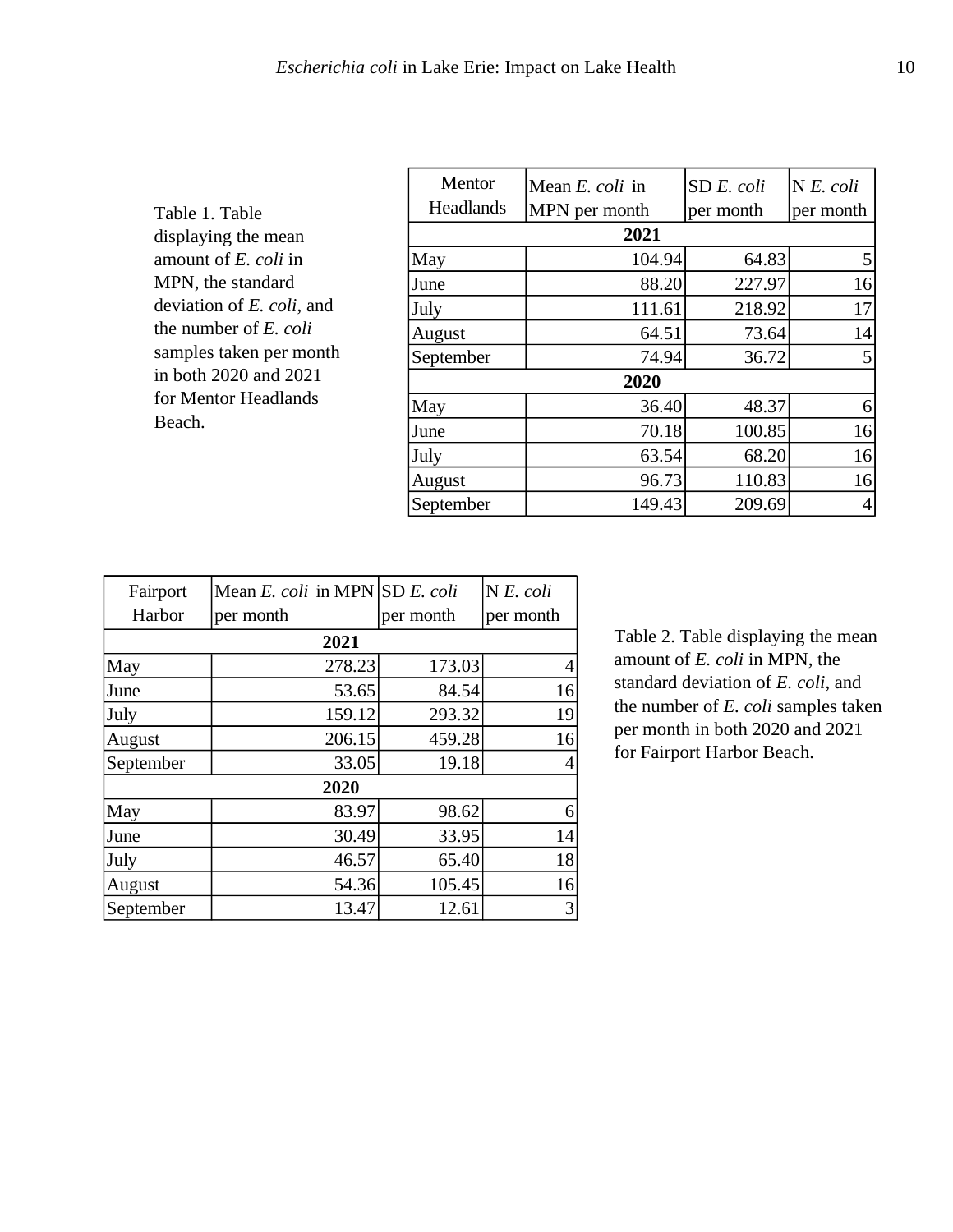| <b>MENTOR HEADLANDS</b> |          |                           |  |  |  |  |
|-------------------------|----------|---------------------------|--|--|--|--|
| 2021                    |          |                           |  |  |  |  |
|                         | P-Value  | <b>Parameter Estimate</b> |  |  |  |  |
| Overall                 | < 0.0001 | $-22.111$                 |  |  |  |  |
| <b>USGS 24-hour</b>     |          |                           |  |  |  |  |
| rainfall (in)           | < 0.0001 | 28.518                    |  |  |  |  |
| USGS wind speed         |          |                           |  |  |  |  |
| (mph)                   | 0.6056   | 1.821                     |  |  |  |  |
| direction               |          |                           |  |  |  |  |
| (degrees)               | 0.0603   | 0.2587                    |  |  |  |  |
| Wave height (in)        | 0.0082   | 3.572                     |  |  |  |  |
| 2020                    |          |                           |  |  |  |  |
| Overall                 | 0.0063   | 16.095                    |  |  |  |  |
| <b>USGS 24-hour</b>     |          |                           |  |  |  |  |
| rainfall (in)           | 0.4073   | 73.126                    |  |  |  |  |
| USGS wind speed         |          |                           |  |  |  |  |
| (mph)                   | 0.7587   | 1.853                     |  |  |  |  |
| <b>USGS</b> wind        |          |                           |  |  |  |  |
| direction               | 0.8291   | 0.04023                   |  |  |  |  |
| Wave height (in)        | 0.0495   | 2.43                      |  |  |  |  |

Table 3. Table displaying the overall pvalue and parameter estimate for the multiple regression analysis of data from both years at Mentor Headlands Beach, as well as the individual pvalues and parameter estimate of each variable.

Table 4. Table displaying the overall p-value and parameter estimate for multiple regression analysis of the data from both years at Fairport Harbor Beach, as well as the individual p-values and parameter estimate of each variable.

| <b>FAIRPORT HARBOR</b>     |          |                           |  |  |  |
|----------------------------|----------|---------------------------|--|--|--|
| 2021                       |          |                           |  |  |  |
|                            | P-Value  | <b>Parameter Estimate</b> |  |  |  |
| Overall                    | < 0.0001 | 48.674                    |  |  |  |
| <b>USGS 24-hour</b>        |          |                           |  |  |  |
| rainfall (in)              | < 0.0001 | 978.12                    |  |  |  |
| USGS wind speed            |          |                           |  |  |  |
| (mph)                      | 0.3951   | 10.814                    |  |  |  |
| <b>USGS</b> wind direction |          |                           |  |  |  |
| (degrees)                  | 0.6232   | $-0.2404$                 |  |  |  |
| Wave height (in)           | 0.7429   | 4.022                     |  |  |  |
|                            | 2020     |                           |  |  |  |
| Overall                    | 0.097    | 22.379                    |  |  |  |
| USGS 24-hour               |          |                           |  |  |  |
| rainfall (in)              | 0.1043   | 136.76                    |  |  |  |
| USGS wind speed            |          |                           |  |  |  |
| (mph)                      | 0.445    | $-3.842$                  |  |  |  |
| <b>USGS</b> wind direction |          |                           |  |  |  |
| (degrees)                  | 0.4394   | 0.1477                    |  |  |  |
| Wave height (in)           | 0.4394   | 2.517                     |  |  |  |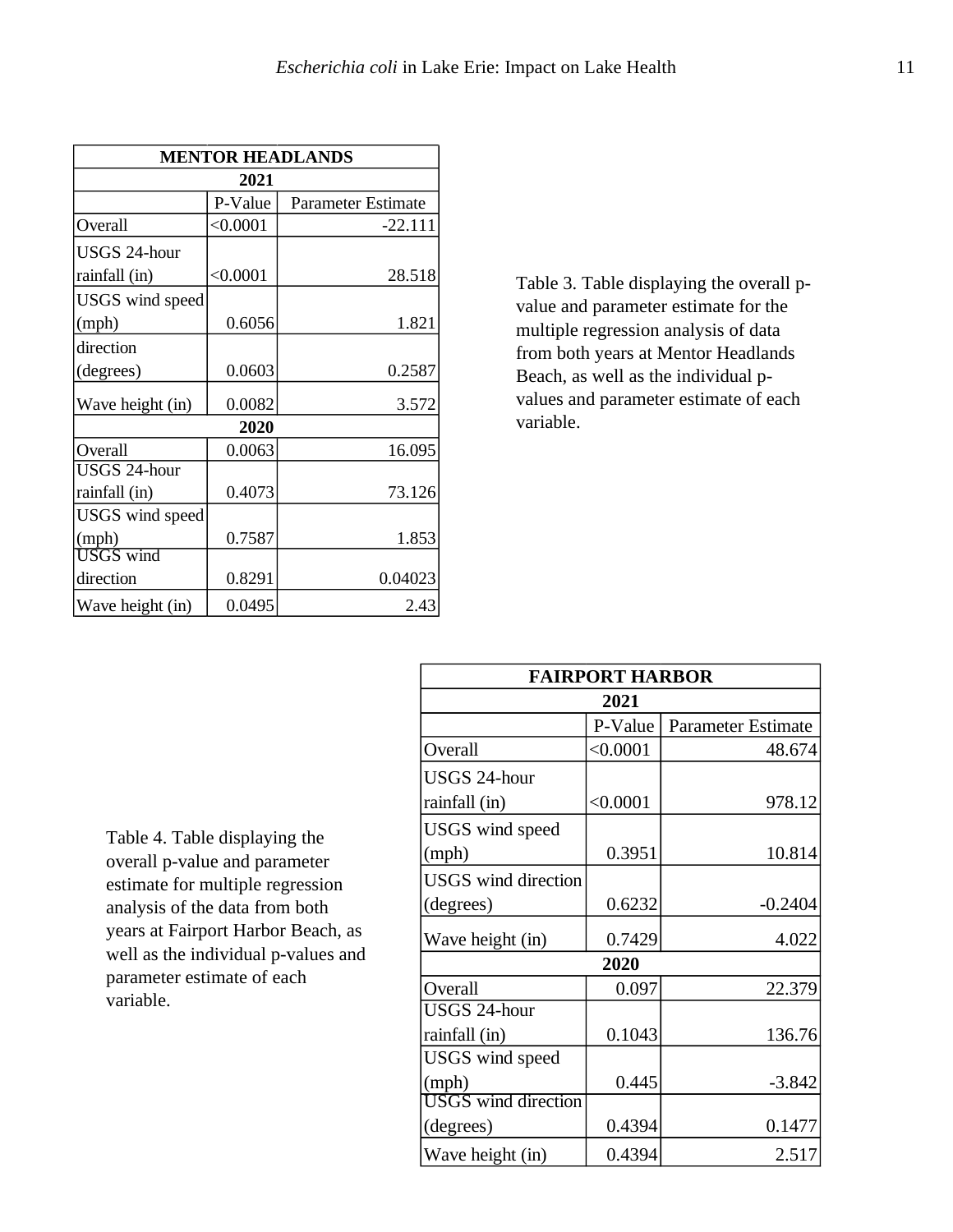

Figure 3. A line graph displaying the amount of *E. coli* over time at Mentor Headlands Beach in 2020.

1500 E. coli in MPN Figure 4. A line graph displaying the amount of *E.*  1000 *coli* over time at Mentor Headlands Beach in 2021. 500





Figure 5. A line graph displaying the amount of *E. coli* over time at Fairport Harbor Beach in 2020.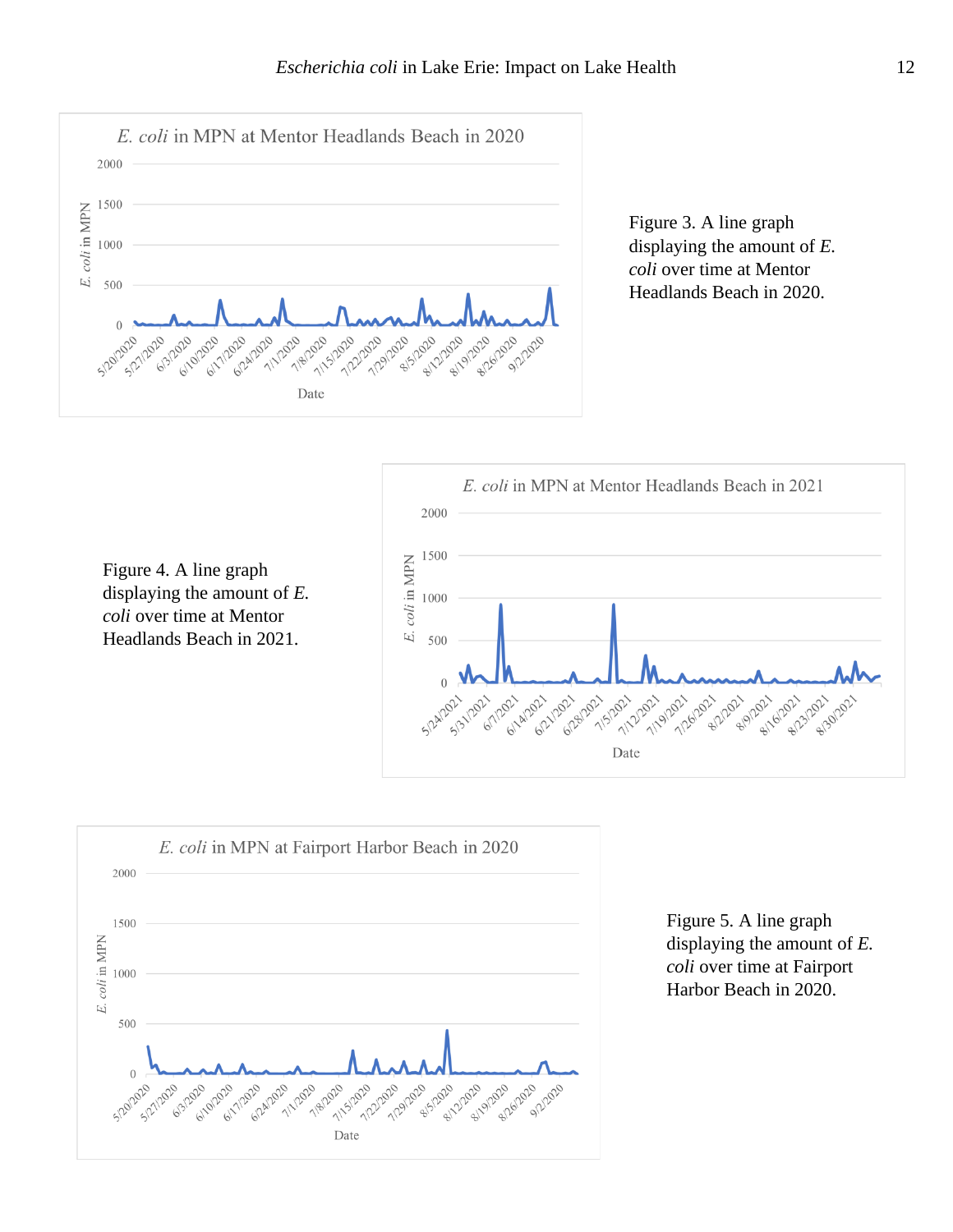









Figure 8. A scatter plot visualizing the *E. coli* in MPN versus the wave height in inches for Mentor Headlands Beach in 2021. The multiple linear regression for this comparison was statistically significant.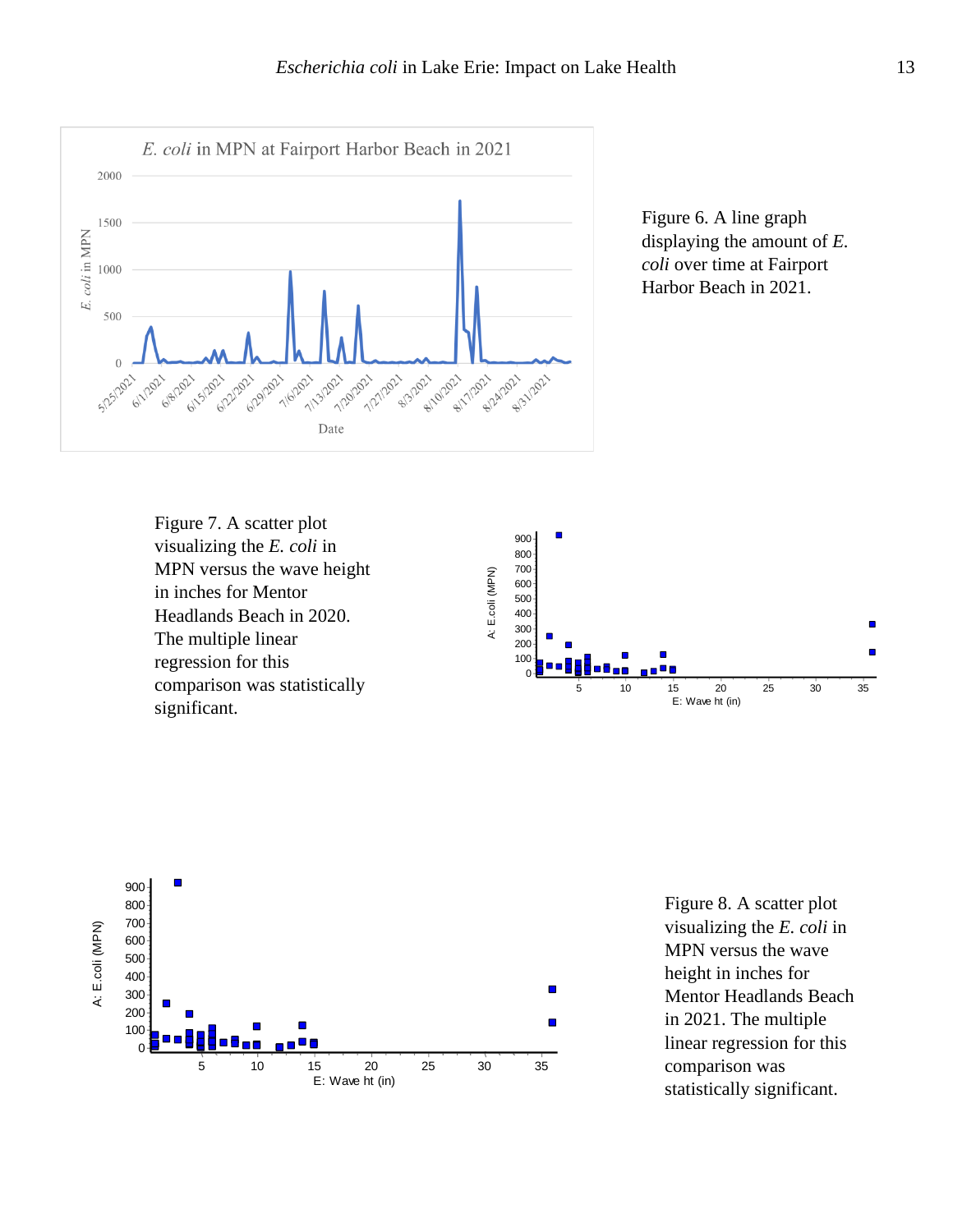

Figures 9 and 10. Scatterplots showcasing the *E. coli* in MPN versus the USGS 24-hour rainfall in inches. Figure 9 is the data without the two days of outliers, while Figure 10 is the data with the two days of outliers. These outliers are the sole reason for statistical significance between these two variables. The multiple linear regression for Figure 10 was found to be statistically significant, while the multiple linear regression for Figure 9 was not found to be statistically significant.

Figure 11. A scatter plot visualizing the *E. coli* in MPN versus the USGS 24 hour rainfall in inches for Fairport Harbor Beach in 2021. The multiple linear regression for this comparison was statistically significant.

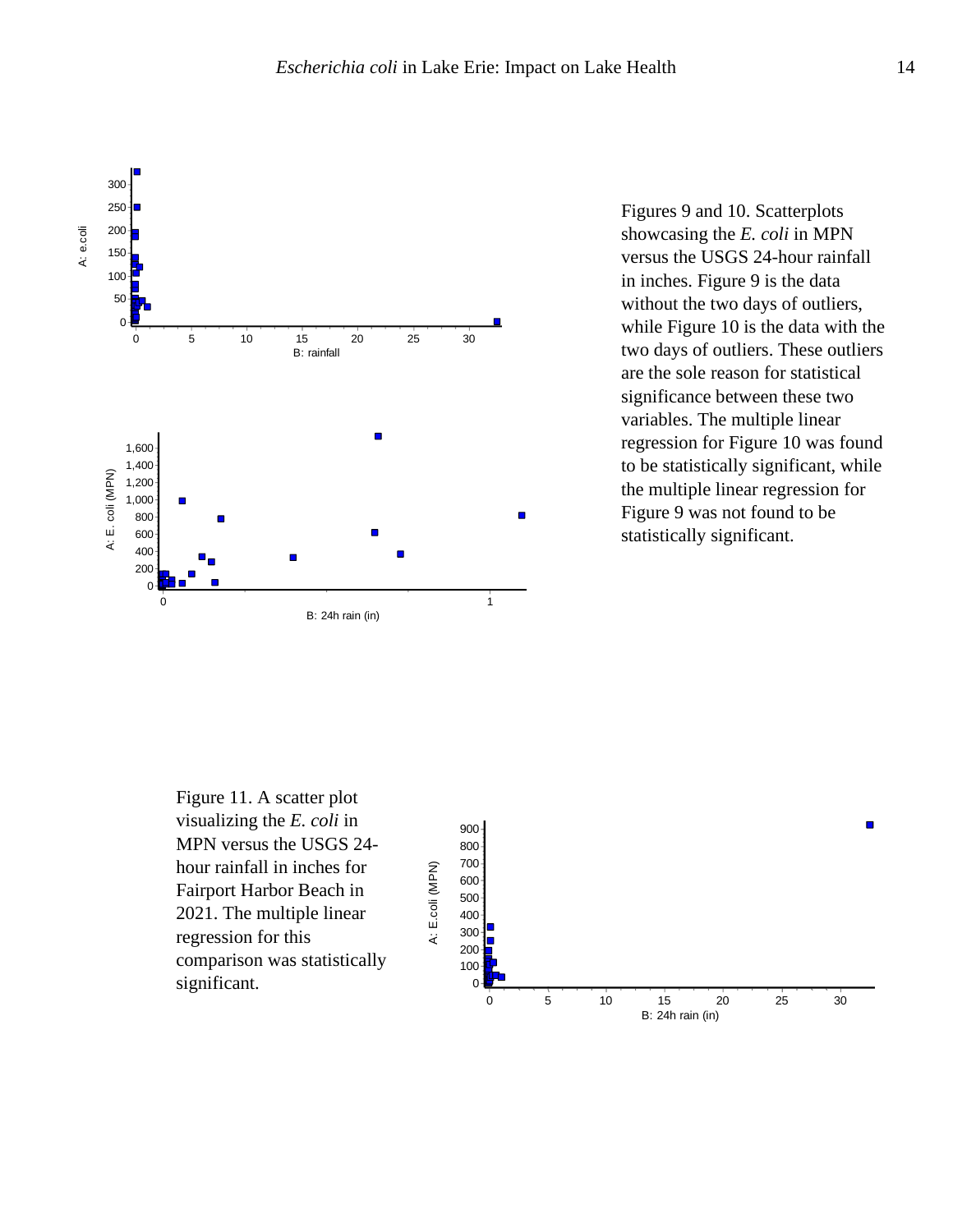#### **Discussion**

The mean *E. coli* count at each beach displays a wide amount of variation. Though the average amount of *E. coli* at Mentor Headlands was fairly consistent in both years, Fairport Harbor displayed an exceptionally substantial increase in *E. coli* count over the year, jumping from 45.77 MPN in 2020 to 146.04 MPN in 2021. Something to note with the *E. coli* count in 2021 for both beaches is that the USGS 24-hour rainfall had an impact, though no statistical significance was found for Mentor Headlands in 2021 when the larger outliers (i.e., the two days with an *E. coli* count of 920.8) were removed. Regardless, this could potentially be the reasoning behind this increase in average *E. coli* at both beaches. Another interesting comparison to be made is the spike that occurs in August 2021 at Fairport Harbor. This spike occurs around August 10 and reaches past 1800 MPN. Interestingly enough, Mentor Headlands displays no spike in or around this date, suggesting that USGS 24-hour rainfall, though impactful, is not the only factor that impacts *E. coli* count. If it truly were the only variable, the *E. coli* count at both beaches would read the same, which is not the case. Additionally, wave height was found to be a significant variable that affects *E. coli* count at Mentor Headlands for both 2020 and 2021. Fairport Harbor, adversely, was not significantly affected by wave height.

According to U.S. EPA standards, the water quality of these specific beaches off of Lake Erie is acceptable for its purpose as a recreational body of water. As stated earlier, water contact is not advised for freshwater beaches when *E. coli* levels surpass 235 cfu/100 mL. The average *E. coli* in MPN for each beach, even monthly, does not surpass this number, so as a whole Lake Erie would be determined safe. There were certain days in every season that surpassed this number, but more often than not Lake Erie was safe to swim in. Another aspect to consider with overall lake health and water quality is the amount of HABs in Lake Erie of each year. In 2020,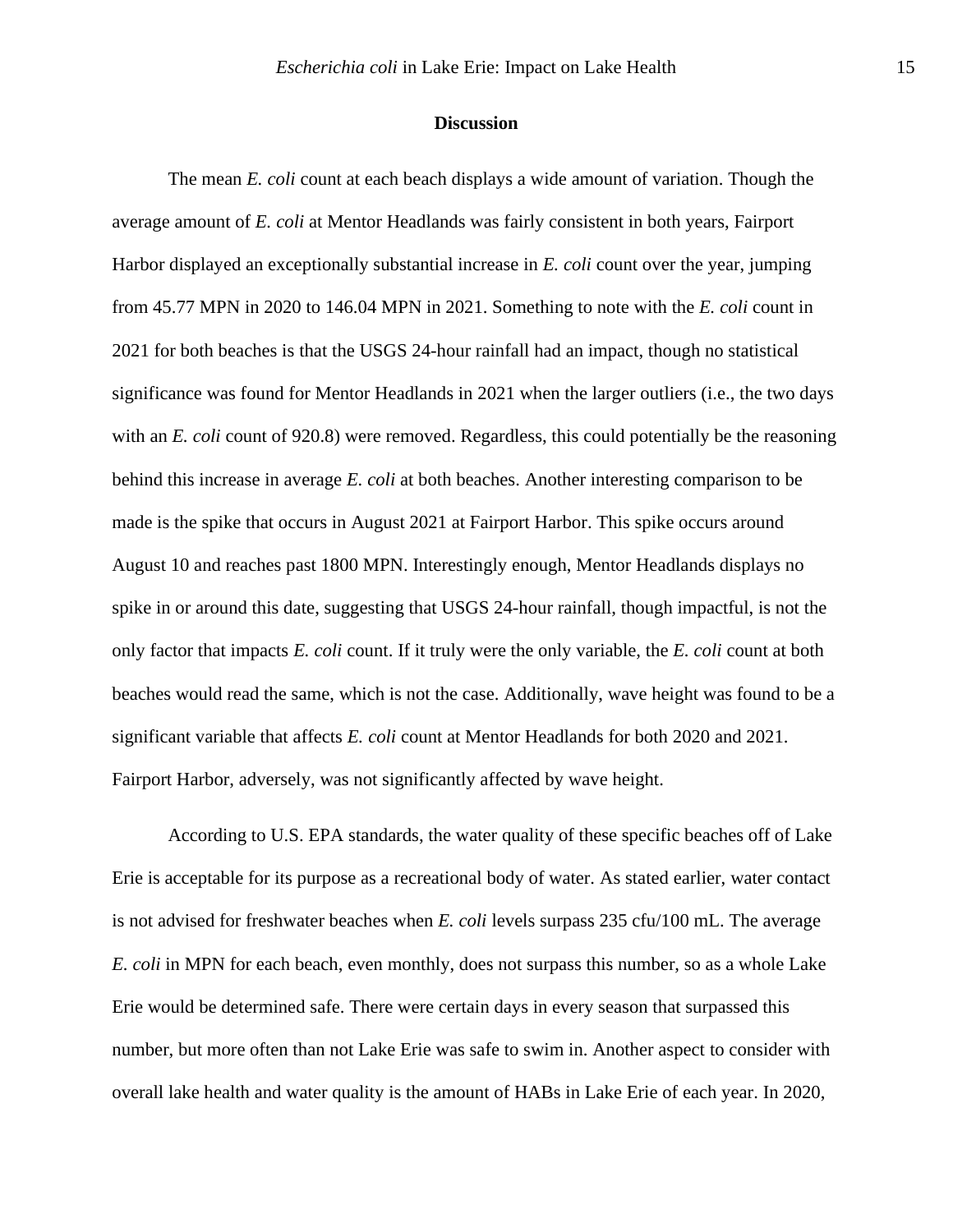Lake Erie's severity index for HABs was a 3.0, while the severity index for Lake Erie in 2021 was a 6.0 – a sharp increase from one year to the next. This does not bode well for the health of the lake; HABs can have negative consequences for all organisms who utilize the lake in their lives. It is important to note that while this data spans only two years, literature has indicated that *E. coli* counts as recently as 2014 have also been higher than in past years (Weiskerger and Whitman 1239). While no literature explores the possible connection between *E. coli* and HABs, it is interesting to note that both beaches experienced an increase in *E. coli* from 2020 to 2021, similar to how the severity index increased for Lake Erie. Even if these two variables are unlinked, it is possible there may be affecting factors they share (i.e., precipitation, wind speed, lake level, etc). This highlights a research direction for the future.

There were quite a few difficulties in analysis of this project. Primarily, *E. coli* samples were collected every other day and not every day like the rest of the variables. This results in a smaller sample size per season for *E. coli* compared to variables like wave height or wind speed. Additionally, because so many variables were sourced from outside the Health District, there are gaps of time where no data was collected due to technical and mechanical errors, resulting in an even smaller sample size. The measurements collected from the USGS gage and Burke Lakefront Airport are the same for both beaches, though this may not necessarily be true. The beaches are geographically close, but could have variances in data collected, such as precipitation,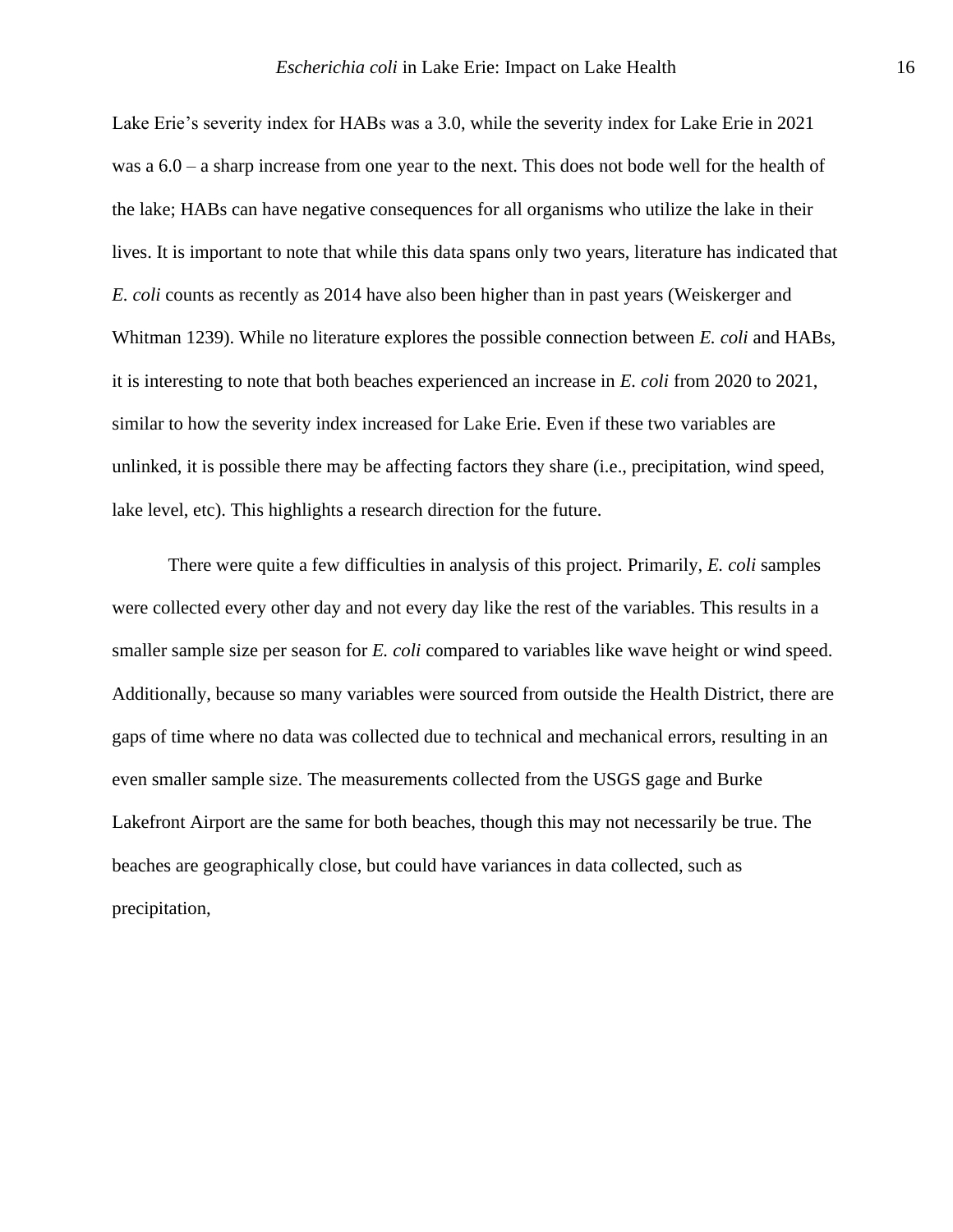### **Acknowledgements**

I would like to thank the Lake County General Health District for allowing me the opportunity to serve in the Water Quality Intern position, as well as Elizabeth Militante-Advey for her guidance and willingness to act as a reader for this project. I am also thankful to the Department of Biology at the University of Akron, specifically my sponsor Dr. Randall Mitchell, my reader Dr. Hazel Barton, and my advisor Dr. Brian Bagatto. The funding and equipment were provided by the Lake County General Health District.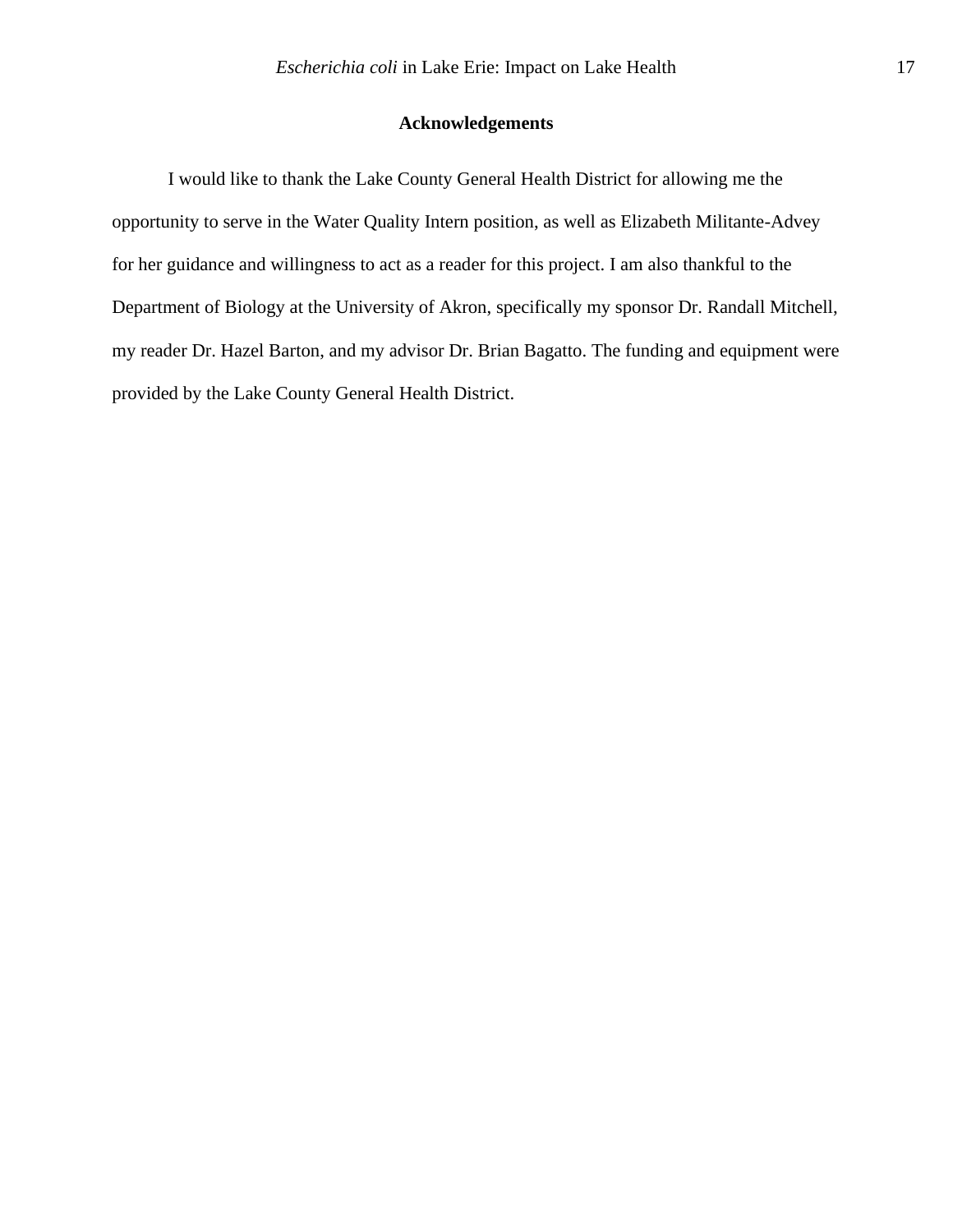#### **Works Cited**

- An, Y.-J., Kampbell, D. H., Peter Breidenbach, G. (2002). Escherichia coli and total coliforms in water and sediments at Lake Marinas. *Environmental Pollution*, *120*(3), 771–778.
- Anderson, D. M., Glibert, P. M., Burkholder, J. M. (2002). Harmful algal blooms and eutrophication: Nutrient sources, composition, and consequences. *Estuaries*, *25*(4), 704– 726.
- Google. (2022). Google maps. Google; [accessed 2022 March 27]. https://maps.google.com/
- IDEXX. (n.d.). Colilert IDEXX US. IDEXX US; [accessed 2022 April 15]. https://www.idexx.com/en/water/water-products-services/colilert/
- Ishii, S., Sadowsky, M. J. (2008). Escherichia coli in the environment: Implications for water quality and human health. *Microbes and Environments*, *23*(2), 101–108.
- Jang, J., Hur, H.-G., Sadowsky, M. J., Byappanahalli, M. N., Yan, T., Ishii, S. (2017). Environmental Escherichia coli: Ecology and public health implications - A Review. *Journal of Applied Microbiology*, *123*(3), 570–581.
- NOAA Western Lake Erie Harmful Algal Bloom Seasonal Assessment 2020. October 29, 2020. Ohio: NOAA; [accessed 2022 March 23]. https://cdn.coastalscience.noaa.gov/habdata/bulletins/lake-erie/2020/finalAssessment\_2020-09.pdf.
- NOAA Western Lake Erie Harmful Algal Bloom Seasonal Assessment 2021. November 1, 2021. Ohio: NOAA; [accessed 2022 March 23].